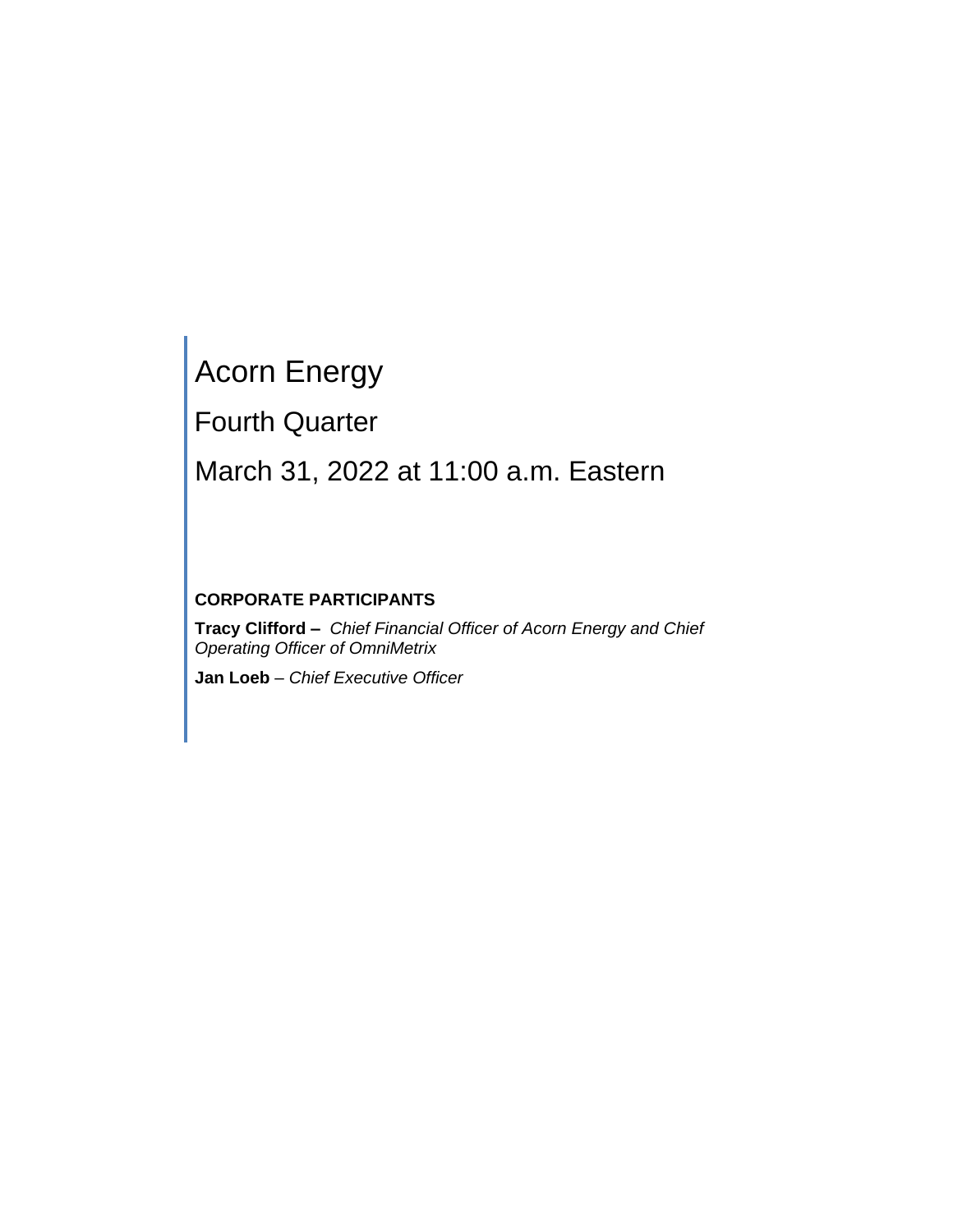# **PRESENTATION**

# **Operator**

Good day, ladies and gentlemen. Welcome to the Acorn Energy Fourth Quarter conference call. At this time, all participants are in listen-only mode. Later, we will conduct a question and answer session and instructions will be given at that time. As a reminder, today's conference is being recorded.

I now would like to turn the call over to Tracy Clifford, CFO of Acorn Energy and COO of its OmniMetrix subsidiary. Ms. Clifford, please go ahead.

# **Tracy Clifford**

Thank you. And first, I'd like to welcome everyone to our conference call today. As a reminder, many of the statements made in today's prepared remarks or in response to your questions may be forwardlooking in nature. These statements are subject to various risks and uncertainties. For example, the operating and financial performance of the company in 2022 and in future years is subject to risks associated with disruptions to business operations and customer demand resulting from executing the company's operating strategy, maintaining high renewal rates, growing its customer base, changes in technology, changes in the competitive environment, financial and economic risks and any additional impacts from COVID-19 or its variants as well as having access to sufficient capital for growth.

Forward-looking statements are based on management's beliefs as well as assumptions made using information currently available to management pursuant to the safe harbor provisions of the Private Securities Litigation Reform Act of 1995. There are no assurances that Acorn or OmniMetrix will be able to achieve the growth goals in 2022 or in future years. The Company also undertakes no obligation to disclose any revisions to these forward-looking statements to reflect events or circumstances occurring after today. A full discussion of the risks and uncertainties that may affect the company is included in Risk Factors on Acorn's Form 10-K as filed with the Securities and Exchange Commission.

Now I'll turn the call over to Jan Loeb, Acorn's CEO, for an overview of our business performance and outlook for 2022. Jan?

# **Jan Loeb**

Thank you, Tracy. And good morning, and thanks to the investors and everyone joining our call today. Two thousand and twenty-one was a year of momentous growth for OmniMetrix and strong operating results, reflecting the progress we have made in building our remote monitoring IoT business. This progress was driven by our experienced and knowledgeable sales team and supported by our engineering, tech support, production and back office team. We had a goal of 20% sales growth for 2021, which certainly was aggressive, but we demonstrated the strength of our company by exceeding our 20% goal and achieving cash basis revenue growth of 27% for the year. For the fourth quarter our cash basis revenue increased 34%. Our team pulled together in the face of continued challenges, including COVID impacts, and supply chain constraints among others.

Cash basis revenue is a non-GAAP measure that we use to track invoice sales in the period and therefore it is the metric we use to evaluate our sales performance and growth rate. GAAP revenues reflects the amortization of revenue that is deferred when invoiced and amortized over a period of three years for equipment and over the prepaid IT monitoring service period, which is typically 12 months. We provide a reconciliation of cash basis to GAAP revenue in today's press release. GAAP revenue increased by 14% for the year and increased by 10% for the fourth quarter. Our GAAP gross profit grew 19% in 2021 due to revenue growth and gross margin improvement. Gross margin continues to benefit from next generation product enhancements and design improvements, sales of customized products and our inroads and increasing market penetration in commercial and industrial or C&I markets which carry higher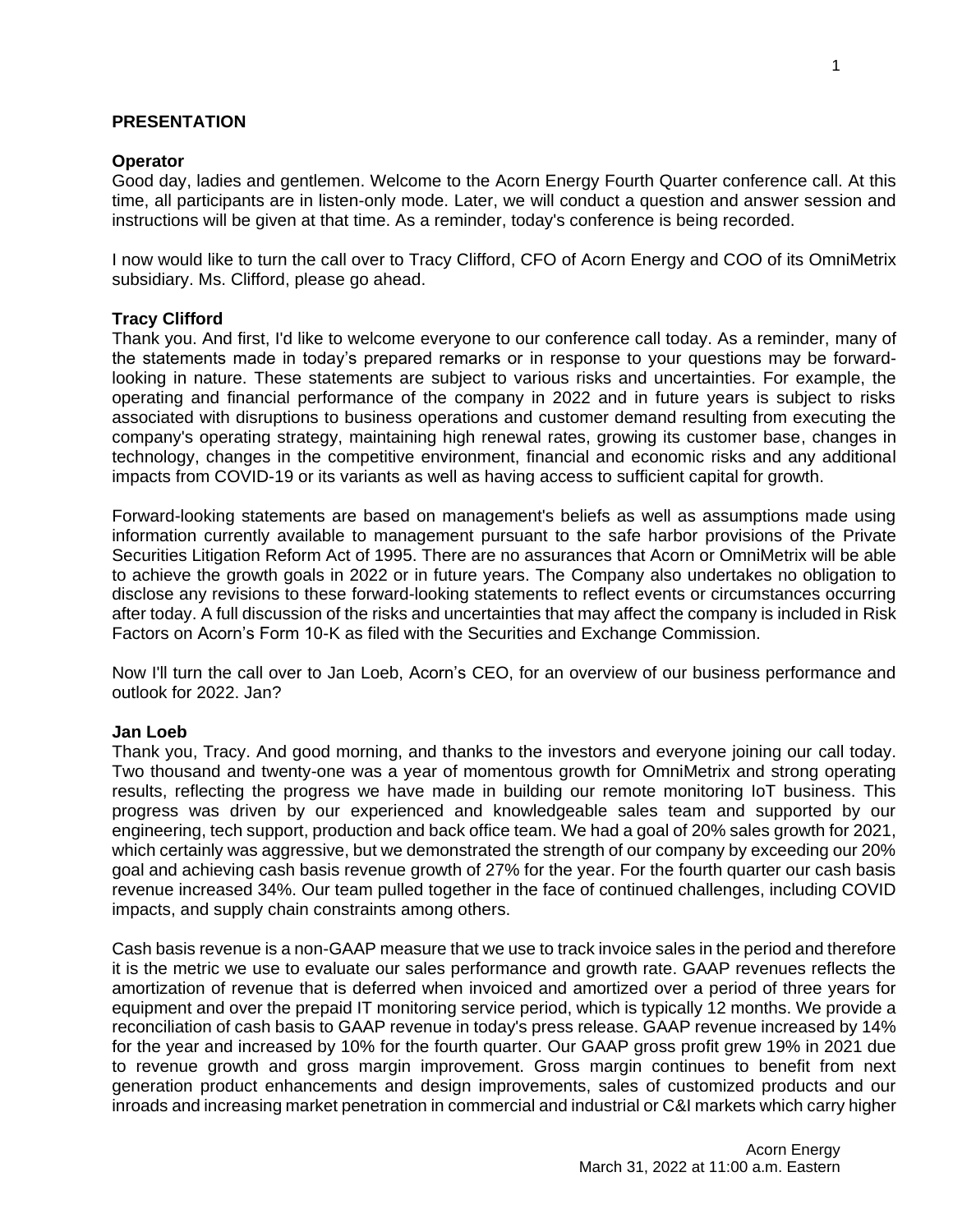#### margins.

We believe we have the industry's most innovative design and engineering team. They listen to customer feedback and work to incorporate that feedback into future design concepts that meet the specific needs of our current and potential customers. We continue to invest in product enhancements and new product lines, particularly in C&I and industrial IoT applications, where we see tremendous growth opportunities in the under penetrated and high margin markets that we serve. For example, in the second half of 2021 we announced beta testing of a remote AC disconnect solution for pipelines. We have advanced this solution and our first customer trials are being installed in April. Following the COVID slowdown in 2020 and anticipating return to more normal business conditions, we added two new sales engineers in 2021 to bolster our business development expansion efforts.

In Q3, we announced a unique partnership with Houston, Texas based Power Solutions Specialist, PSS, to provide remote monitoring and control equipment and services for thousands of backup power generators over an initial 12 month period. PSS is a leading generator dealer in Texas and a prominent Briggs and Stratton distributor. We believe there's an opportunity to grow this relationship and to use this model to develop other similar dealer programs in 2022.

Tracy will get more into the numbers, but from a high level, our hardware revenue increased substantially in 2021. And this is due to several factors, including the wireless operators deciding to sunset 3G and focus on LTE and 5G. Sunsetting positively impacts hardware sales as customers upgrade to new equipment. However, these sales do not correlate to an increase in IT monitoring revenue, as the new unit assumes the remaining prepaid monitoring plan of the sunset unit, and inevitably there are disconnects from customers who choose not to upgrade, or who may switch to competitor products. AT&T sunsetting happened in February of 2022, but a significant amount of the sales impact occurred in 2021 in anticipation of the sunsetting occurring. There are still a significant number of 3G units in the field that are communicating, and we expect them to be replaced in 2022.

In terms of the supply chain, as you all know, essentially every company in every industry has been impacted by supply chain issues, as have we, but we have been able to manage through it with internal planning and advanced procurement of critical supplies, components and inventory and being agile and making design adjustments when necessary to accommodate parts availability. Fortunately, we have the financial strength to do so and we believe that our financial strength could potentially put us in a position to gain additional business and market share vis-à-vis our competitors, who may not be quite as stable financially. For example, we invested several hundred thousand dollars in inventory to attempt to stay ahead of supply chain back orders and out of stocks. Tracy will discuss this in more detail.

In addition, we evaluated the market for our products and implemented an overall 15% to 20% hardware price increase in September of 2021 to help offset the impact of the rising component costs. And we may consider further price adjustments this year if necessary. As it stands today, we do not currently anticipate supply chain pressures to have a materially adverse impact on our business, but we stand ready to take further steps in terms of inventory and pricing as needed.

It is becoming evident that there is not any type of business that is immune to the impacts of the rapidly rising labor and energy costs, but also with ongoing environmental pressures, increasing violent weather patterns, and an aging energy grid and infrastructure, we believe now more than ever that the value proposition and the ROI of our solutions become even more compelling in the current environment. As we have stated on prior calls, our solutions reduce personnel time, travel cost, emissions, and the overall carbon and environmental footprint required to monitor and manage critical assets and systems. Remote monitoring is significantly less expensive, and certainly more effective than in person inspection of commercial and industrial equipment, which are often in remote locations.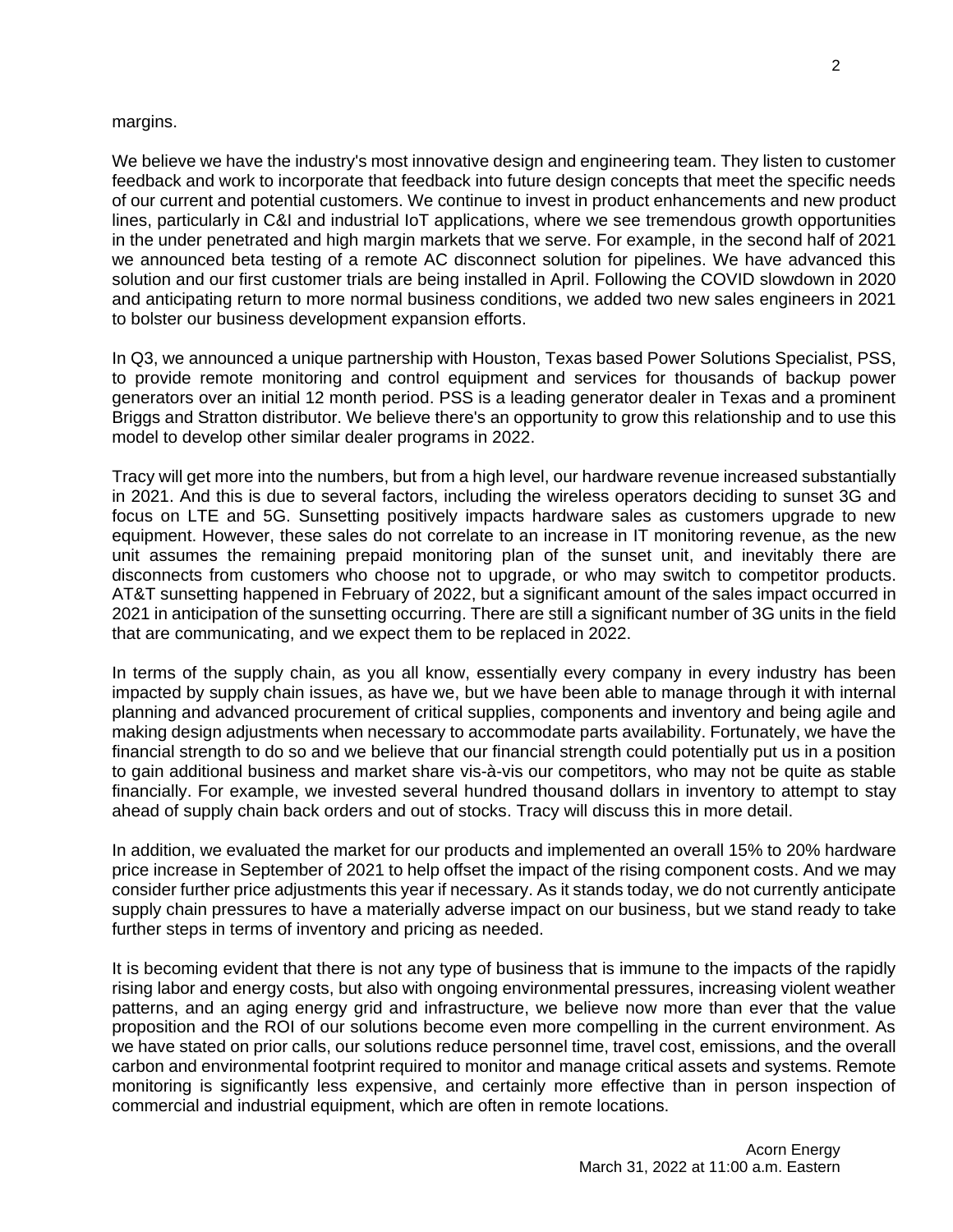Our remote monitoring and control solutions also provide essential data and information that enable our customers to make timely decisions and avoid costly equipment malfunctions, and also enables them to improve their internal operations. Better information and insights leads to improved efficiency, maintenance and reduced downtime of critical equipment, thereby benefiting customers' bottom line performance. These are things that are always important to commercial and industrial customers, but cost savings are essential in the current environment, and this clearly helps our value proposition.

In addition to the sales momentum we gained in 2021, we maintained a strong capital position and balance sheet, which included \$1.7 million of cash and no debt. This provides the financial foundation to continue to pursue growth opportunities, both organically and through value enhancing opportunities such as partnerships or potential acquisitions. We continue to see significant opportunities for growth in the under penetrated commercial and industrial markets that we serve, as well as in similar and adjacent markets for remote monitoring control and related IoT services. For example, at OmniMetrix we can do interesting things with IoT applications, such as turning on backup power generators remotely when industrial customers or grid operators, called independent system operators or ISOs, have more energy needs. Currently demand response or demand management programs are offered by many utilities for energy consumers to enroll and receive money back for reducing their energy demand at the utility's request during peak periods of demand and/or under supply of energy. OmniMetrix has the technology and is on the cutting edge of what may become an interesting service opportunity.

While we see several avenues of potential opportunity for expansion, we will always remain disciplined in order to ensure that any potential growth opportunities will enhance our market position and also be accretive to the value of our company and our stock. It is important to note that we have more than \$70 million of federal NOL carryforwards and these net operating losses will largely shield our profits from cash income taxes for the foreseeable future and thereby benefit our cash flow. Acorn neither accrued nor paid income tax expense in 2021 because of the NOLs.

To conclude my opening remarks, I would like to note that Acorn's operating subsidiary, OmniMetrix, had EBITDA of approximately \$1.5 million in 2021, and an incremental EBITDA margin of approximately 50%. Our annual renewable revenue, our ARR, was approximately 55% of our total sales. We're happy to have exceeded our 20% growth goal in 2021 and seek to continue the strong momentum and metrics in 2022.

With that, I'll turn the call back to Tracy Clifford, our CFO, to review our financials in more detail. Tracy?

# **Tracy Clifford**

Thank you, Jan. Jan highlighted some key financial information. I'll just add a bit more detail that is also included in our 10-K, which was accepted yesterday evening and available this morning for your review, and then we'll take questions from investors.

With regard to reported revenue for the full year, GAAP revenue rose 14% to \$6.8 million, reflecting a 31% increase in hardware revenue and a 5.5% increase in monitoring revenue. In Q4, OmniMetrix GAAP revenue grew 10% to \$1.8 million for quarter four, from \$1.6 million in quarter four '20, including a 25% increase in hardware revenue, while monitoring revenue was essentially flat from the prior year fourth quarter.

The increase in hardware revenue in both periods was due to a higher percentage of commercial and industrial customers relative to residential customers, which have higher price points, as well as an increase in the number of units sold. As Jan mentioned, the increase in units sold is primarily due to the replacement of sunsetting 3G technology units. As these new units replace the older units, monitoring revenue does not increase in line with these sales because the new equipment assumes the prepaid monitoring plan of the sunsetting units. So sunsetting benefits hardware sales, but does not have the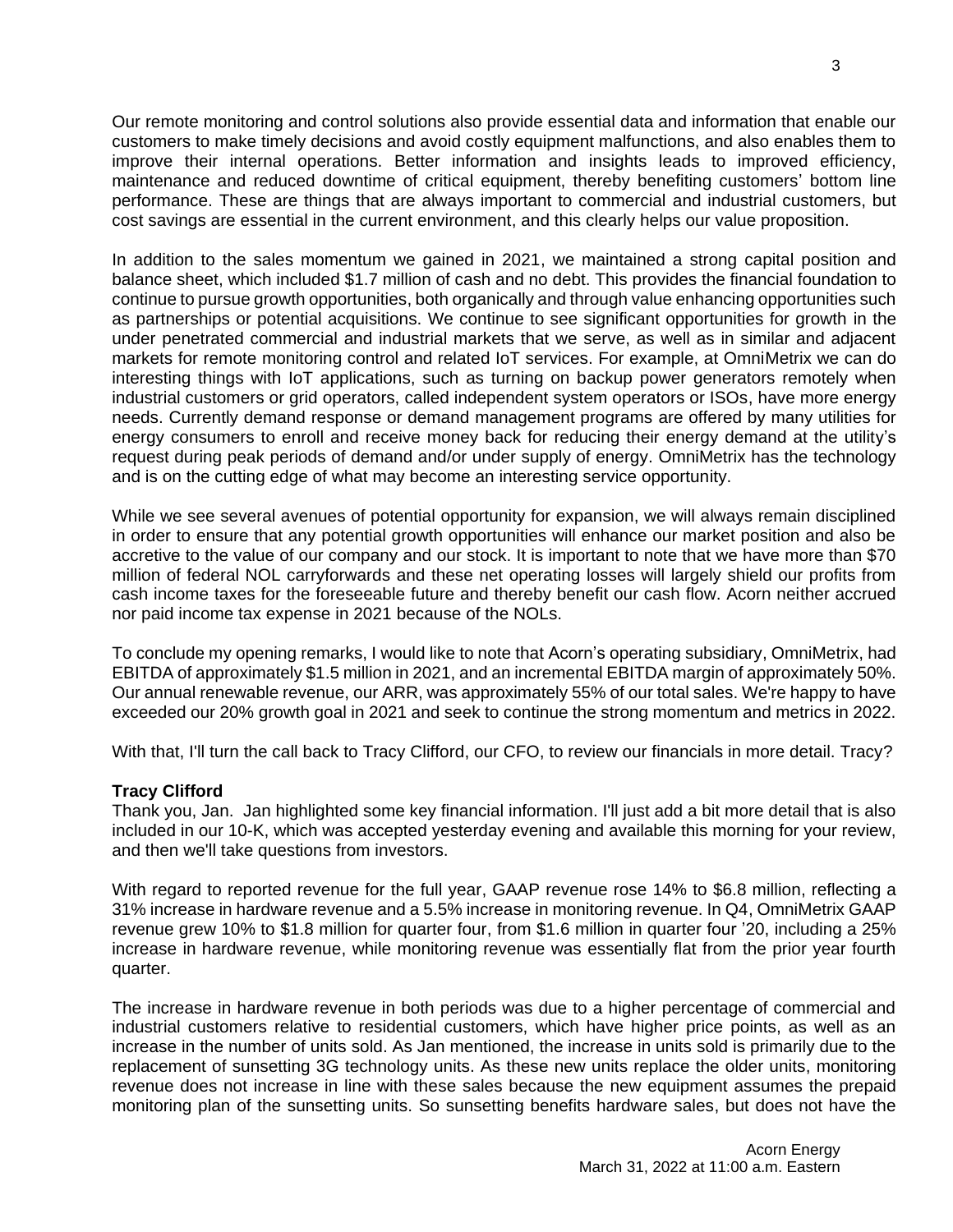same accretive impact on monitoring revenue. Invariably, some customers will choose not to upgrade to newer technology and will drop off the IT monitoring plan. So these factors explain the strength in hardware revenue in 2021 relative to monitoring revenue.

Turning to gross profit, which grew 19% to \$4.9 million in 2021, and reflects the gross profit margin of 72% versus 70% in 2020. It's notable that gross margin improved despite increases in production and manufacturing costs in 2021. During 2021, we took some specific actions to maintain a strong gross margin, which included implementing a price increase of 15% to 20% to offset increasing costs and negotiating a more favorable cellular data rate plan for our business in early 2021. The new rate structure resulted in an improvement in our gross margin from 84% in 2020 to 91% in 2021. For Q4, our blended gross margin was essentially flat when compared to prior year.

OmniMetrix's operating expenses increased 10% to \$4 million in 2021, reflecting higher SGA and R&D expenses, principally due to increases in personnel expenses, including wages and benefits related to salary increases, bonuses, new hires and changes in sales incentive plans, along with increased IT expenses for consulting and managed services. OmniMetrix generated operating income of \$925,000 in 2021, a 59% increase over 2020. In Q4, OmniMetrix's operating income declined to \$162,000 versus \$221,000 in Q4 '20, due to the higher operating costs, which as I'm going to mention, was primarily due to bonuses expensed and paid in Q4 2021. No bonuses were paid in Q4 2020.

With the improved operating performance at OmniMetrix, our consolidated operating loss was reduced from \$310,000 in 2020 to \$8,000 in 2021. Prior year net results included a \$421,000 gain on the PPP loan extinguishment, which was related to COVID-19 relief, resulting in net income of \$69,000 in 2020, versus a loss of \$21,000 in 2021, which rounded to zero cents per share in both periods. For Q4 '21. Acorn reported a net loss of \$66,000 in Q4 '21, or zero cents per share versus net income of \$417,000 in Q4 '20, or one penny per share, which was attributable to the PPP loan extinguishment that I mentioned a moment ago, which was recorded in Q4 2020.

Our cash basis revenue grew 27% for fiscal year 2021, and 34% in Q4 '21 relative to the comparable 2020 periods. We feel this growth is a testament to the quality of our products and the ability of the OmniMetrix team as well as to strong demand for remote monitoring and control related services. We also believe that we can continue to gain share in the commercial and industrial market segment as we introduce new products and product enhancements.

In terms of cash flow, cash generated from operating activities was \$132,020 in 2021 compared to \$464,000 in 2020, with the decrease related to investments in net working capital, as we invested \$381,000 in inventory to mitigate risks related to key components and supply chain constraints. Our inventory actually more than doubled to \$617,000 at December 31, 2021, from \$236,000 at December 31, 2020. This investment is a proactive strategy to mitigate potential impacts to our business from shortages or long lead times or delays in procuring critical components or supplies. We have the balance sheet strength to allow us to mitigate risk to our business through strategic planning and management, and thus far the actions we've taken have proven to be successful.

Likewise, we continue to invest in technology and software, using \$317,000 in 2021, primarily for the development and design of a new Azure cloud hosting environment to help us achieve rapid deployment, scalability and innovation as we grow, as well as potential decrease in costs by eliminating vendor hosting fixed contracts in exchange for flexibility in a pay as you go arrangement. The second technology initiative we have been investing in is a new user interface for our customers to access their data that is provided by our IT monitoring service. The new user interface will be more user intuitive, and in phase 2 of its development will offer more functionality to our customers as well. We are focused on continually using technology to work more efficiently and cost effectively internally as well as to offer our customers a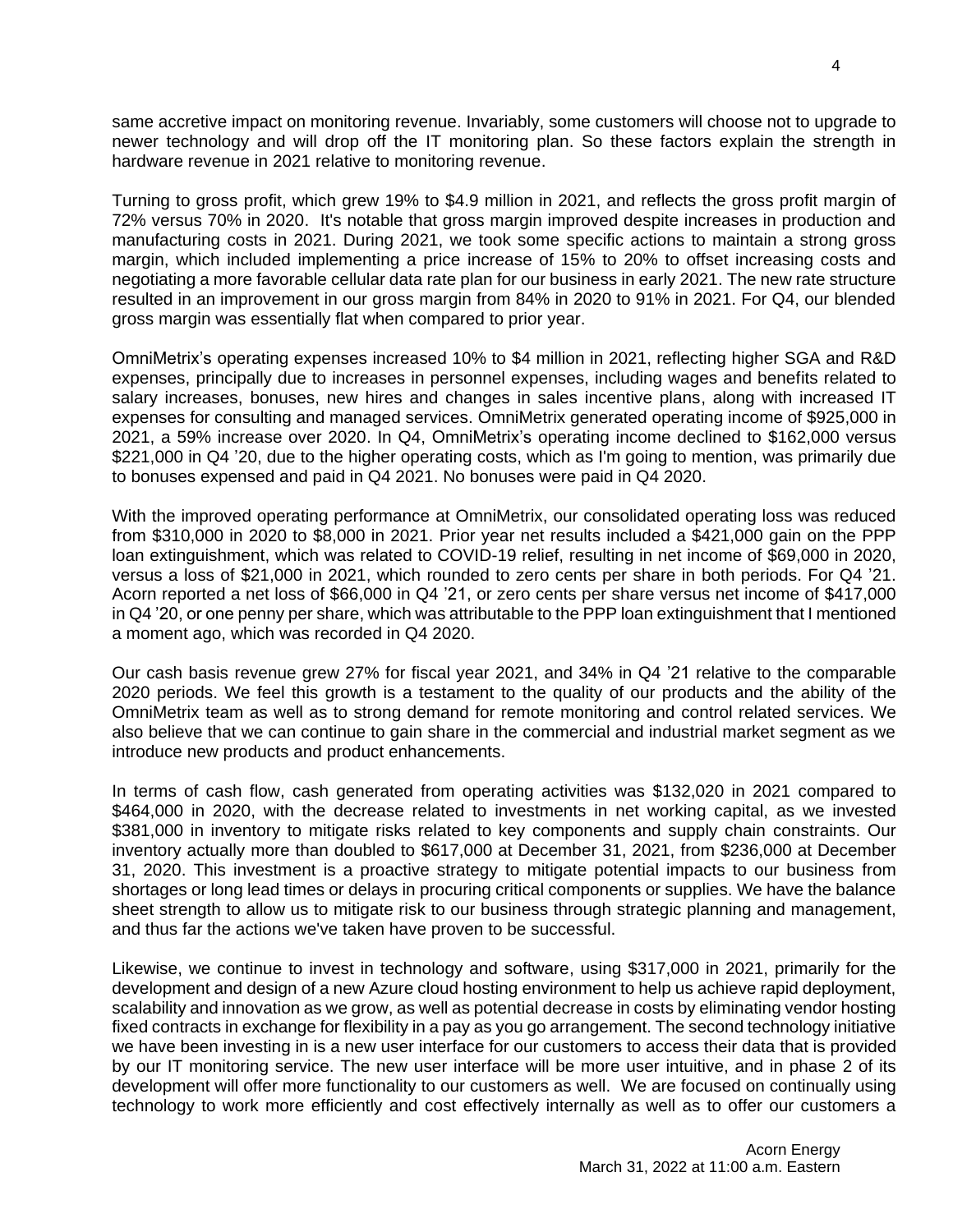higher level of service.

With respect to our liquidity we had consolidated cash of approximately \$1.7 million versus \$2.1 million at December 2020. And more recently, our cash balance was \$1.8 million as of March 28. We've been able to maintain consistent liquidity while investing in our business and we believe that we have the capital and cash flow to continue to execute our growth strategy. As we've mentioned on previous earnings calls, in February 2021 we paid off our AR credit line and elected not to renew the line at this time. Should we decide to pursue a credit line in the future, we believe we can do so at favorable terms.

To wrap up my comments and reiterate Jan's overarching summary, we're thrilled at having surpassed the 20% sales growth goal that we set for 2021, and we're looking forward to continuing to build on the success in 2022 and to exploiting the growth opportunities that we see for our business. Our team is dedicated to continued innovation in our products and to providing technical support that exceeds our customers' expectations. With those precepts at our core, we believe we can expand our market share across both the power generation and cathodic protection segments of our business.

With that, I'll turn the call back to the operator and give you all an opportunity to ask any questions. Thank you.

# **QUESTIONS AND ANSWERS**

# **Operator**

We will now begin the question and answer session. To ask a question you may press star then one on your telephone keypad. If you're using a speakerphone, please pick up your handset before pressing the keys. To withdraw your question, please press star then two. At this time, we will pause momentarily and assemble our roster.

Our first question will come from Peter Rabover with Artko Capital. You may now go ahead.

# **Peter Rabover**

Hey guys. Thanks for all the color and the results. I just wanted to touch base about your comment on price increases. Are those going to be in hardware or software, or the subscription service? How are you guys thinking about that?

#### **Jan Loeb**

Hi, Peter. It's going to be in equipment. Or let me say, the September increase has been in equipment. That's where we are finding our costs are going up. As Tracy mentioned, on the data side our costs have gone down. We have a new contract with our data supplier, so our costs have gone down in data. So we didn't feel it was appropriate to have a price increase on the data side. But on the equipment side, and things that are related, such as transportation, etc., is where the price increases have been.

#### **Peter Rabover**

Okay. So you're just looking to match costs? Is it to maintain margin in percent or dollars?

#### **Jan Loeb**

Well, I'd like to say that we would like to always be a little bit in advance of where things are going. So it would be in dollars versus percentage.

# **Peter Rabover**

Okay, fair enough. And then maybe on the expense side, I know you've done a pretty good job of managing the fixed cost base while still investing for growth, and it looks like the run rate is about \$4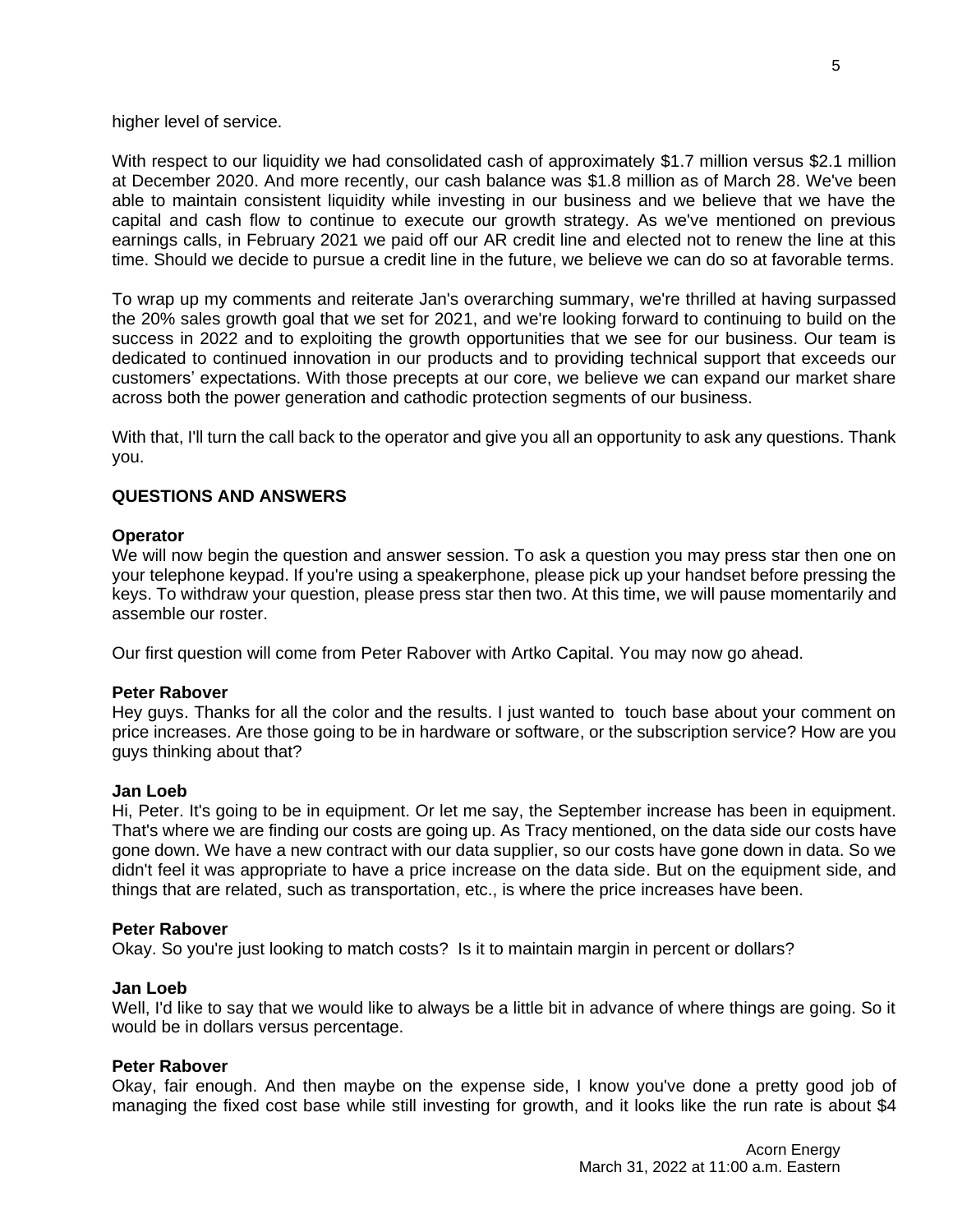million with about \$900,000 in corporate cost. Have you finished making those investments or should we expect that run rate to trend up, that big trend up? How should we think about that?

#### **Jan Loeb**

Tracy, would you like to handle that?

#### **Tracy Clifford**

Sure. I believe you could expect the corporate overhead to remain essentially the same. As it relates to the OmniMetrix operating costs, with our expansion efforts we are looking to potentially add additional positions in our sales team to expand our reach there. It'll probably be a little bit later on in the year, latter part of second quarter/beginning of third quarter perhaps. So we may see some additional personnel costs ramp up slightly ahead of the revenue catch up. We would expect, of course, those positions to pay for themselves. But of course it could take essentially four to six months for a new sales rep to ramp up. So that's where I'd see the increases.

As far as other infrastructure costs there at Omni, I think they should remain fairly constant. We will, once we launch our technology projects, the tube technology projects, you will see a bump in the amortization cost. Those projects are in development phase, so they're currently being capitalized. But once we are able to launch those, when they're completed there will be additional amortization costs.

# **Peter Rabover**

Okay, just to make sure that those sales guys are going to go through the SG&A not gross profit, or gross—

#### **Tracy Clifford**

That's correct. That's correct. They go through SG&A.

#### **Peter Rabover**

Okay. I think I'm pretty good here. I'll let somebody else ask any questions. Thank you.

# **Tracy Clifford**

Thank you.

#### **Operator**

Again, if you have a question, please press star then one. Our next question will come from Michael Zuk, a private investor. You may now go ahead.

#### **Michael Zuk**

Good morning to you. My question basically is what industries are you going to be concentrating on to expand your sales efforts? Will it be like pipelines or utility companies, or stationary monitoring of systems?

#### **Jan Loeb**

Our main business is monitoring of generators. So I think that will remain by far the biggest piece of our business and therefore also have the greatest amount of growth and the area that we're looking at for growth, just because we have some great market position in that arena. We mentioned on the call the RAD, the remote AC disconnect, that is a corrosion protection pipeline type product. So, we are certainly coming up with some new products, innovative new products in the corrosion protection side. But the corrosion protection side is really roughly only 15% of our total sales, so although both are going to grow, just by virtue of the size of our PG side, the PG side is going to grow faster. But there's a lot of opportunity on the gas pipeline side, certainly everybody's read about LNG and the push to supply Europe with LNG.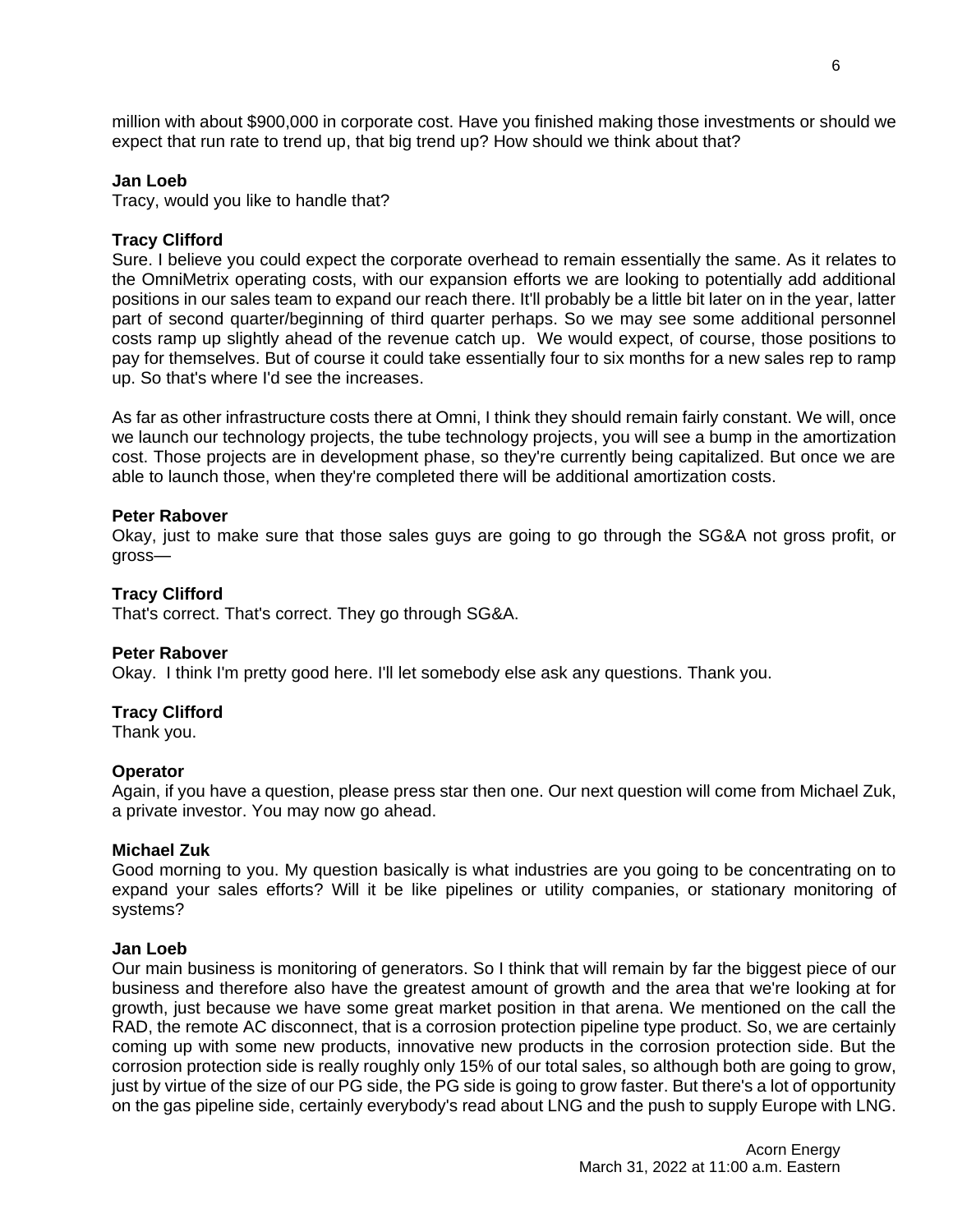That will certainly help our customers, the gas pipeline operators. So we look at all our markets. We have some innovative products going in both sides, but the power generation side is still going to be the largest by far.

# **Michael Zuk**

And then as a follow up, is there any potential in monitoring like water purification or sewage treatment systems?

# **Jan Loeb**

There is. We do monitor a few, but it's not a focus of ours. And there are companies that are well established in that area that certainly have good market share, and it'd be tough to go up against them unless we had some super innovative product. And it's not our focus, because in our existing business we have some great growth opportunities. And so go veering off right now is just not a strategy of ours.

# **Michael Zuk**

And then one final question, are there any geographies that have greater promise than other geographies?

# **Jan Loeb**

Yes, California, you've heard me talk about that in the past. It is a temperate climate and generally has not been a big market for generators and power systems and so we haven't really been in that market. And today, it is becoming a strong market and we have put some sales effort behind California. So I'll say the West is an area of geography that has some excellent growth potential.

# **Michael Zuk**

Well, thank you for all of your efforts last year. It was a great year, and I look forward to 2022.

# **Jan Loeb**

Thank you very much, Michael.

# **Operator**

Again, if you have a question, please press star then one. Our next question will come from Richard Sosa, a private investor. You may now go ahead.

# **Richard Sosa**

Hey, Jan and Tracy, good morning. I just had two questions. First, just looking back at cash sales, correct me if I'm wrong, but it looks like 2021 was one of your better, if not the best year in terms of cash sales growth in the last four or five years. So definitely a good year. And you mentioned that some of that was attributable to the sunsetting of the monitors. And the other is just strength in all your end markets. I was in and off of this call and I don't know if you gave any kind of forward-looking guidance. But do you expect that continued growth—well, two questions on that front. One is that growth from the sunsetting, do we still see that or has everyone that needed to replace the monitor already done so? If you can give just any other comments on how things are going currently.

# **Jan Loeb**

Richard, hi. Good morning. Yes, we expect that we will have benefit from sunsetting out into the future, both in 2022. And then Verizon, which is really not most of our product but a lot of our competitors, sunsets December of 2022. So we do see and hope for some replacements in each of the years. But besides replacement, just the growth in our regular business remains very strong. As commercial and industrial customers are coming on board, they want to make sure that their units are working when they need them. It's a small insurance policy to have to make sure your stores or your operation doesn't go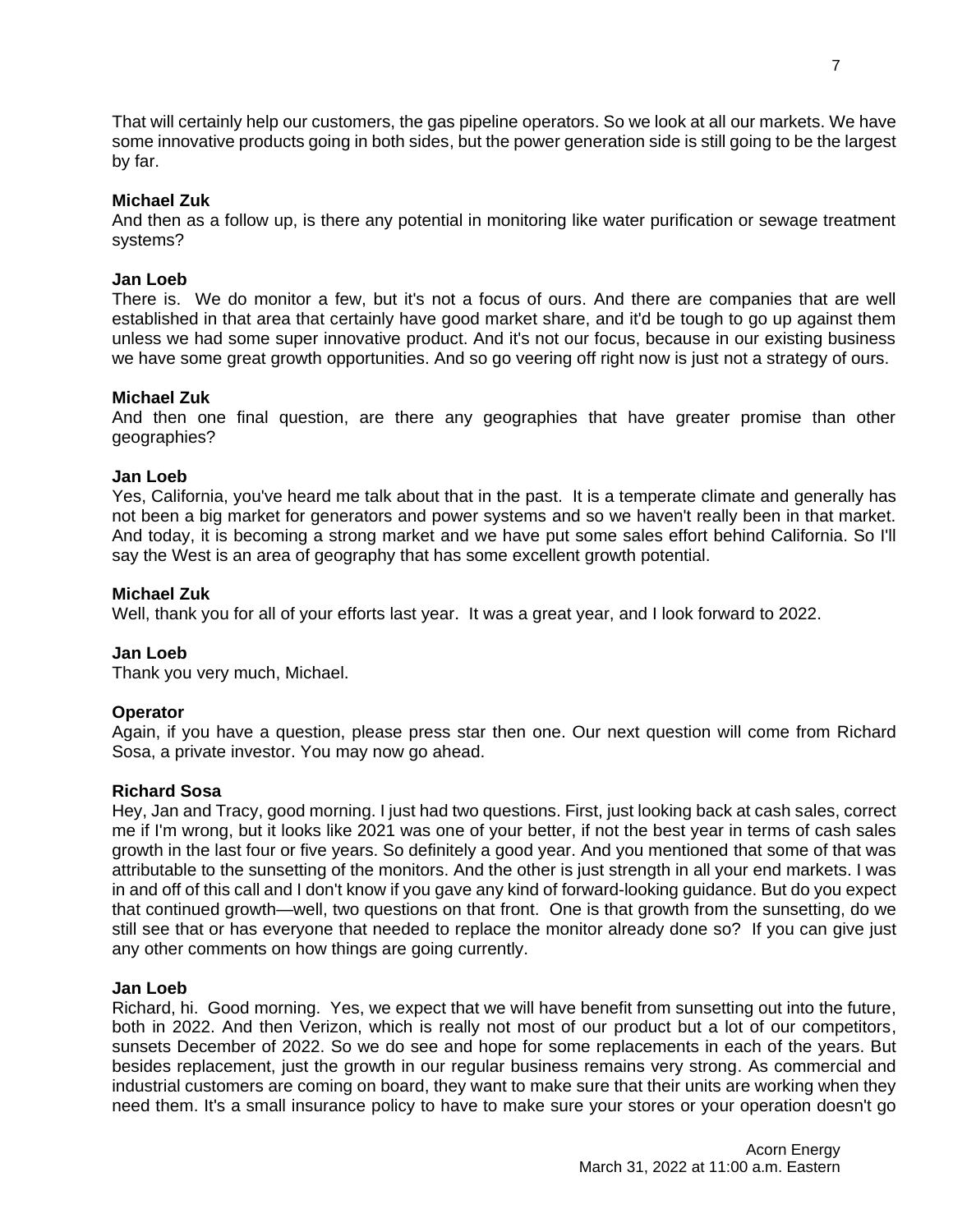down, and so people really want to have the data. And so we see a lot of bigger C&I customers entering the market and wanting monitoring of their critical assets.

#### **Richard Sosa**

Okay. And my next question was just on the pipeline side. Just looking back, this looks like the first year you—you know, you had struggled to have growth in the last few years and it looks like you had growth this year for first time in a few years, which is nice to see. But now that a lot of the oil companies and pipeline companies, in theory should have much more capital to invest in the business, do you think there's a possibility for the historical growth to come back in terms of 20% to 30% growth, or do you kind of see it still lagging the PG side?

#### **Jan Loeb**

I do see growth coming back. Remember that in the CP side, COVID had a much stronger impact. Our customers on the CP side are the large pipeline utility companies, which had much more stringent COVID rules in place about meeting with vendors, etc. So I would hope that CP would have returned to some stronger growth. We have some new product in CP. It's just a little too early to see. As I said in the remarks, we're putting our first trial in for the RAD next month. Let's see how it all goes. But I certainly expect stronger growth out of CP. Whether it's going to eclipse the growth of PG, I doubt, just because of the strength of PG growth.

#### **Richard Sosa**

Perfect. Thanks, Jan. Thanks, Tracy.

#### **Jan Loeb**

Thank you.

#### **Operator**

Again, if you have a question, please press star then one. Our next question will come from Keith Goodman with Maxim Group. You may now go ahead.

#### **Keith Goodman**

Hi, guys. Jan, just a quick question about, right now you're trading on the bulletin board, and I was wondering if there's anything that can be done to get you guys up listed on to the Nasdaq to try to increase your audience?

#### **Jan Loeb**

Yes, obviously it's something that we've said in the past that we would like to do. And hopefully in 2022 the stock will more reflect what we believe the true value of the company is and that that will help us move up to Nasdaq and become more tradable. So we'll see. But it certainly, I hope, happens sometime in 2022.

#### **Keith Goodman**

Okay, thank you very much.

#### **CONCLUSION**

#### **Operator**

Again, if you have a question, please press star then one. At this time, I'll turn the conference back over to Mr. Jan Loeb for closing comments.